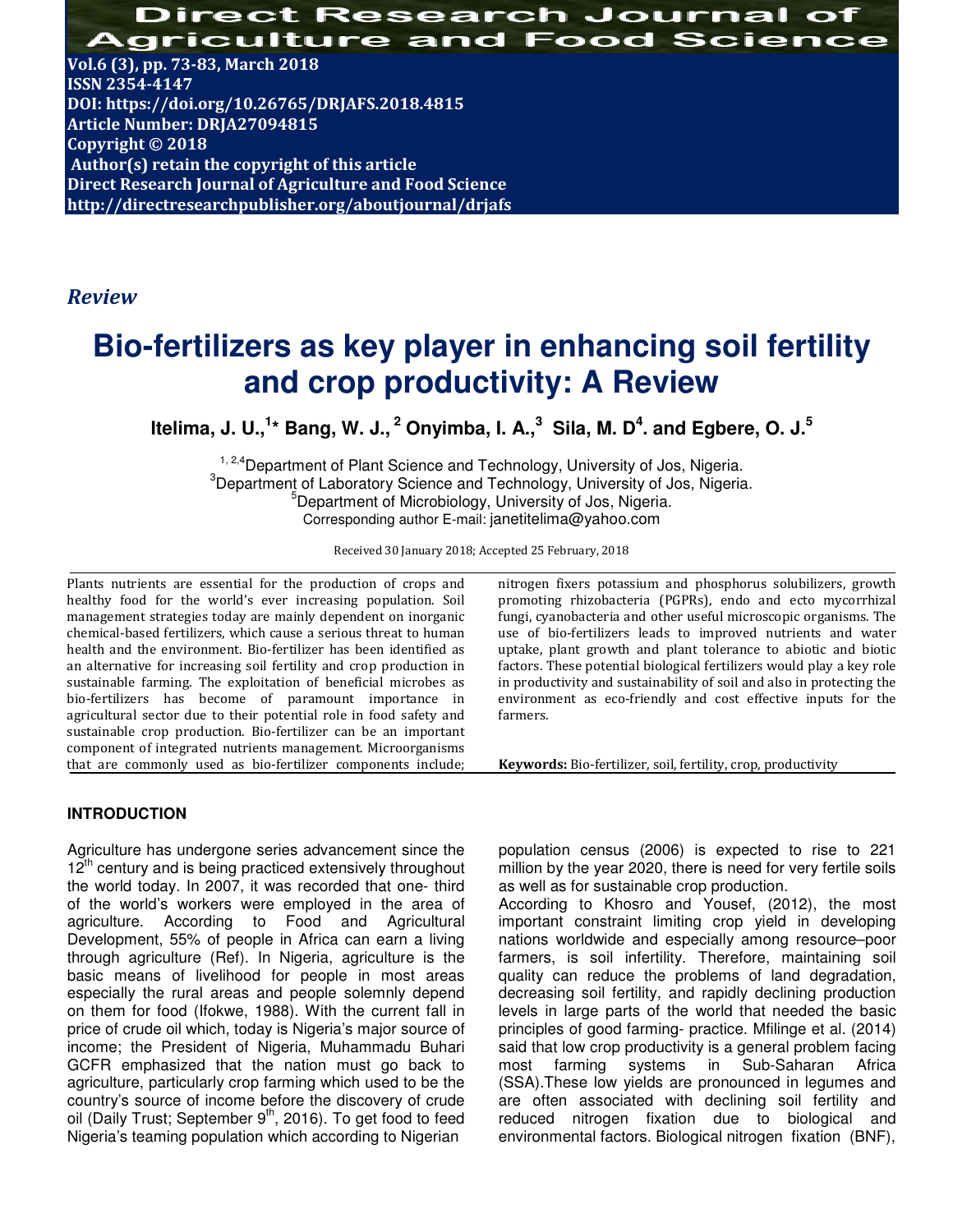a key source of nitrogen for farmers using little fertilizer, constitutes one of the potential solutions and plays a key role in sustainable production of legumes and even non legumes. The continuous cultivation of the same piece of land year in year out due to increased population has resulted to a decline in soil fertility such that even with the application of chemical inorganic fertilizer, little is obtained in return.

Conventional agriculture plays an important role in meeting the food needs of a growing human population, which has led to an increasing dependence on the use of chemical fertilizers and pesticides for increased productivity (Santos et al., 2012). Chemical fertilizers are industrially made substances which are composed of known quantities of N, P and K. The use of chemical fertilizers causes air and ground water pollution as a result of eutrophication of water bodies (Youssef and Eissa, 2014). According to Chun-Li (2014), though the practice of using chemical fertilizers and pesticides accelerates soil acidification, it also poses the risk of contaminating ground water and the atmosphere. It also weakens the roots of plants, thereby making them susceptible to unwanted diseases. In this regard, attempts have recently been made towards the production of nutrient rich high quality fertilizer (biofertilizer) to ensure bio-safety. Bio-fertilizer has been identified as an alternative to chemical fertilizer to increase soil fertility and crop production in sustainable farming. These potential biological fertilizers would play the key role in productivity and sustainability of soil and also protect the environment as eco-friendly and cost effective inputs for the farmers (Khosro and Yousef, 2012). Organic farming is one of such strategies that not only ensures food safety but also adds to biodiversity of soil (Raja, 2013). The application of bio-fertilizer to the soil increases the biodiversity which constitutes all kinds of useful bacteria and fungi including the arbuscular mycorrhiza fungi (AMF) called plant growth promoting rhizobacteria (PGPR) and N fixers. There are so many microorganisms thriving in the soil, especially in the rhizosphere of plant. A considerable number of these microorganisms possess a functional relationship and constitute a holistic system with plants. They have beneficial effects on plant growth (Vessey, 2003). Application of beneficial microorganisms in agricultural practices started about 60 years ago and it is now evident that these beneficial microbes can also enhance plant resistance to adverse environmental stresses e. g. water and nutrient deficiency and heavy metal contamination.

Bio-fertilizers keep the soil environment rich in all kinds of macro and micro nutrients via N fixation, P and K solubilisation or mineralization, release of plant growth regulating substances, production of antibiotics and biodegradation of organic matter in the soil (Sinha et al., 2014). Bio-fertilizers, when applied as seed or soil inoculants, multiply and participate in nutrient cycling and lead to crop productivity. Generally, 60 to 90% of the

total applied fertilizer is lost and the remaining 10 - 40 % is taken up by plants. Hence, bio-fertilizers can be important component of integrated nutrient management systems for to sustaining agricultural productivity and a healthy environment (Adesemoye and Kloepper, 2009). Bio-fertilizers are products containing living cells of different of micro organisms which have ability to convert nutritionally important elements from unavailable to available form through biological processes (Vessey, 2003). This review is intended to x-ray the role of biofertilizers in sustainable agriculture, thereby meeting the needs of agriculturists and plant biologists whose work focuses on creating clean and efficient means of improving soil quality by nourishing and maintaining the useful and natural flora of microorganisms. Furthermore, it presents recent developments in the field of agricultural management that reveals the potentials of the application Bio-fertilizers in terms of increased nutrient profiles, plant growth and productivity and an improved tolerance to environmental stress.

## **SOIL FERTILITY**

Soil is referred to as the part of the earth on which plants grow (Purves et al., 2000). It consists of three layers: top soil, sub- soil, and parent material. However, we are more concerned with the top soil since it is the part that favours plant growth. It contains minerals, air, water, living organism and inorganic and organic matter all of which have to be in a particular ratio with at least a medium pH to constitute a fertile soil. According to Purves et al. (2000), a good quality soil is one that is 45% minerals (sand, silt, and clay), 25% water, 25% air, and 5% organic and living matter. The mineral portion of a soil which makes up half of the volume contains about 93% silica, Al and Fe oxides; 4% Ca, K and Mg oxides and 3% Ti, Na and very small amount of N, S, P, B, Mn, Zn, Cu, Cl, Mo and many other elements. However, of all these minerals only 14 are essential to plant and these are called essential elements (Purves et al., 2000).

In (Table 1), according to Barak (1999), the essential nutrients are divided into micronutrient and macronutrients. The macronutrients are required in larger quantities, whereas the micronutrients are required in small quantities by plants. The first 6 elements shown in (Table 1) are macronutrient, while the rest are micronutrients. The macronutrients are further divided into primary macronutrient (those that are always limited in the soil) and secondary macronutrients (those that are rarely limited). The primary nutrients are: N, P and K.

## **Nitrogen**

Nitrogen is one of the primary macronutrient that is required by plants in large quantity. Its functions include: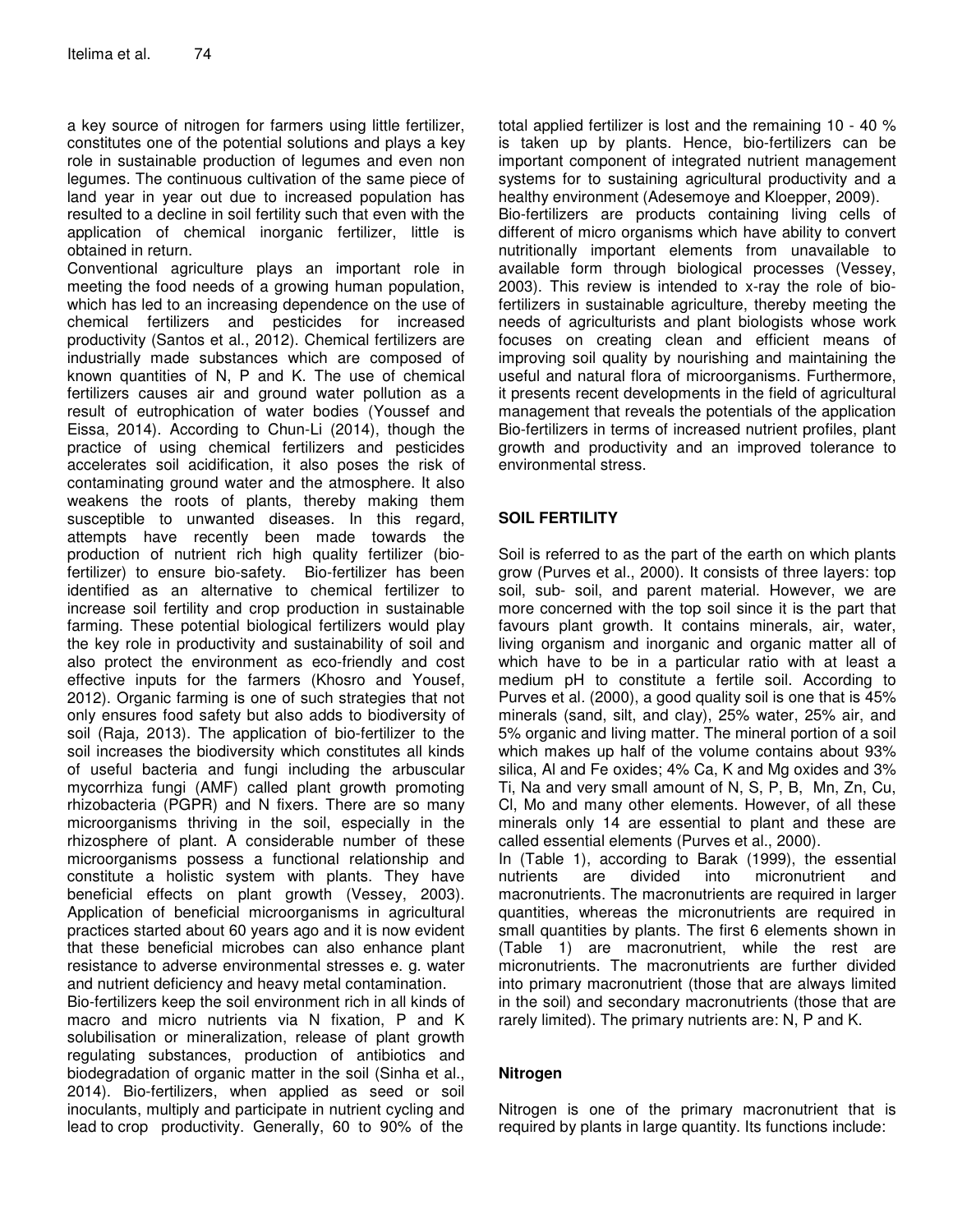| <b>Element</b> | <b>Symbol</b> | mg/kg of soil | <b>Percent</b> | <b>Relative Number of Atom</b> |
|----------------|---------------|---------------|----------------|--------------------------------|
| Nitrogen       | N             | 15,000        | 1.5            | 1, 000, 000                    |
| Potassium      | Κ             | 10,000        | 1.0            | 250, 000                       |
| Calcium        | Сa            | 5,000         | 0.5            | 125,000                        |
| Magnesium      | Mg            | 2,000         | 0.2            | 80,000                         |
| Phosphorus     | P             | 2,000         | 0.2            | 60,000                         |
| Sulphure       | S             | 1,000         | 0.1            | 30,000                         |
| Chlorine       | СI            | 100           |                | 3,000                          |
| Iron           | Fe            | 100           |                | 2,000                          |
| Boron          | В             | 20            |                | 2,000                          |
| Manganese      | Mn            | 50            |                | 2,000                          |
| Zinc           | Zn            | 60            |                | 1,000                          |
| Copper         | Cu            | 6             |                | 300                            |
| Molybdenum     | Mo            |               |                |                                |
| <b>Nickel</b>  | Ni            |               |                |                                |

**Table 1.** Mean nutrient requirement of plants.

Source: Barak, 1999

formation of base pair for Ribonucleic acid (RNA) and Deoxyribonucleic acid (DNA), formation of phosphate group of protein (example hemp group of chlorophyll) and hormones such as cytokines, metal uptake, transport in xylem and phloem (example copper with amines), as osmoregulation (example in lettuce and spinach), alkaloids, miscobiochemicals e.g. mescaline, quinine (Barak,1999). Nitrogen is absorbed by plants in form of nitrates, ammonium and sometimes urea (Ifokwe, 1988) and is added to the soil through fertilizer, biological N fixation, rainfall and thunder, and decomposition of organic matter. According to Barak, (1999), plant deficient in nitrogen shows the following symptoms: stunted growth and light green or yellow leaves. Severe deficiency symptoms include necrosis starting from the tip of the older leaves and developing a 'v' pattern.

#### **Phosphorus**

Phosphorus is needed in relatively large amounts but at a quantity lower than that of nitrogen and potassium. It promotes legume growth and yield, nodule number and nodule mass. It functions include: phospholipids in membrane, phosphor proteins for life functions, improvement of crop yield and quality. It is important in seed formation. Analysis has shown that it forms a substantial component of seeds and fruits (Scalenghe et al., 2012). Phosphorus is absorbed by plants in form of phosphates and is added to the soil through fertilizers, bone meal, and super phosphates. Barak (1999) stated that phosphorus is phloem mobile and its deficiency symptoms are evenly spread throughout the plant. However, stunted growth and late maturity are often associated with its deficiency. In severe cases, grassy species such as corn show reddening of the leaves. According to Scalenghe et al. (2012), excess phosphorus is not good as plants cannot properly assimilate it because most phosphorus is in inorganic form. Excess phosphorus is characterized by early maturation of plants and low crop yield in plants.

#### **Potassium**

Plants requirement for this element is only second to that of nitrogen. Potassium influences the water economy and crop growth through its effects on water uptake, root growth, maintenance of turgor, transpiration and stomatal regulation (Mfilinge et al., 2014). The functions of potassium include the following: it enhances the cold endurance of some plants as well as their resistance to fungal and bacterial diseases; it intensifies the synthesis of high molecular carbohydrates resulting in cell walls of the straw of cereals thicker, it catalyzes the activities of some enzymes and promotes the synthesis and accumulation of certain vitamins in plants (Thiamin and Riboflavin), it is essential for the activity of guard cells, it aids in photosynthesis, building up of protein and improving fruit quality (Barak, 1999; Ifokwe, 1988). Potassium is absorbed by plants in form of K ions  $(K^+)$ which is insoluble in water. It is added to the soil by fertilizer, decaying organic matter and wood ash. According to Ifokwe (1988), K deficiency upsets plant's metabolism, inhibits the activity of some enzymes and disrupts carbohydrate and protein metabolism. The author also stated that inadequate K supply reduces the viability of seeds, makes plant more prone to diseases and when harvested, they become difficult to preserve in marketable conditions. Other elements required by plants in large quantity include: O, C, and H; these are obtained through air and water and therefore are bountiful in nature (Barak, 1999). It has been shown that the overall yield of crops is determined by the combined effect of light, air, water, micro and macro nutrients, and pH. However, as the soil is continuously cultivated, nutrients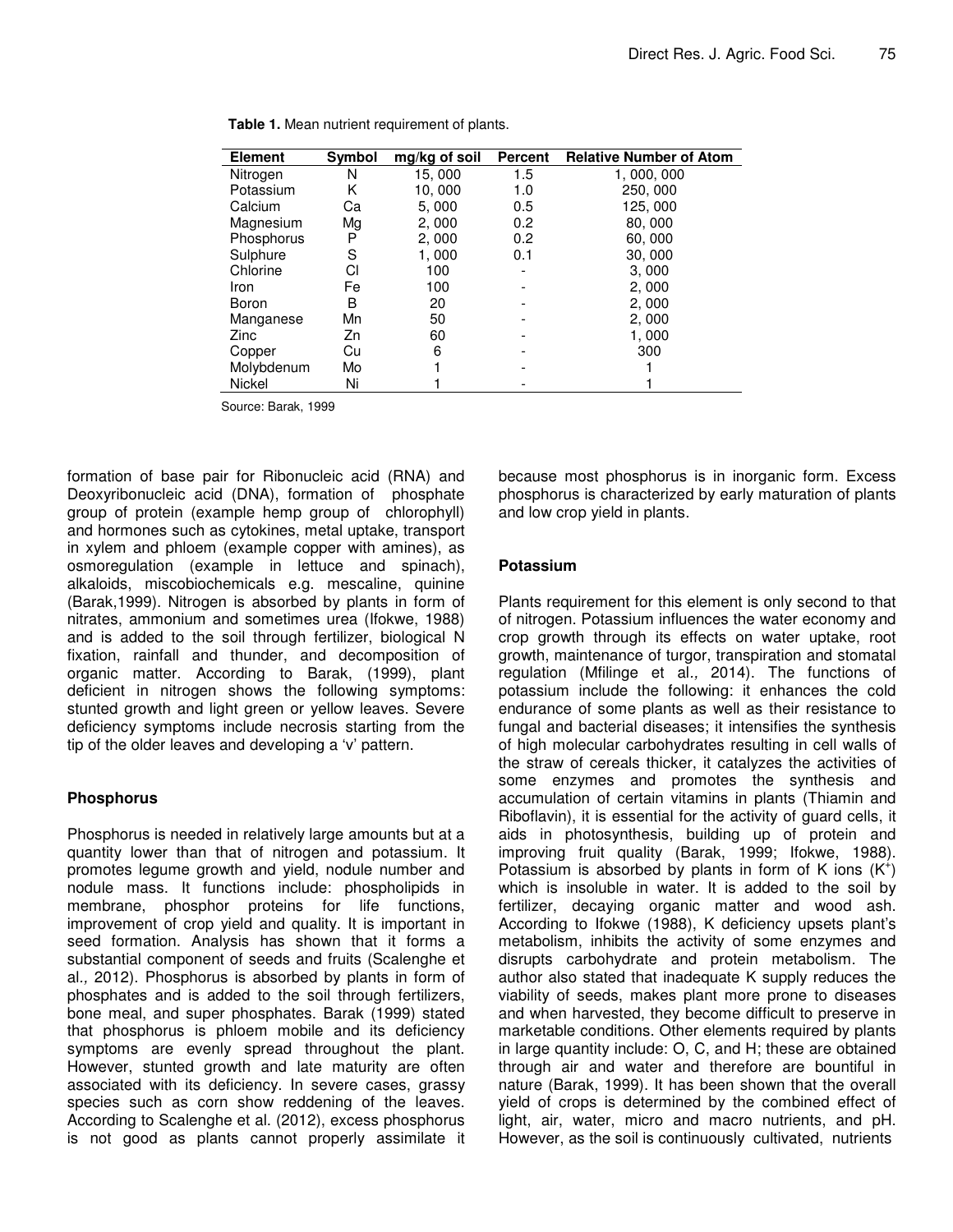in the soil progressively diminish because the rate at which they are removed is greater than the rate at which they are being replaced (Wander, 2010). According to Wander (2010), apart from being taken up by plants, there are many other ways in which nutrients are lost from the soil. These include leaching, improper irrigation, over tillage, and bush burning. Loss of soil fertility is the primary cause of poor crops and the solution to this problem is by the use of an environment friendly biofertilizer. In recent years, agrochemicals such as chemical pesticides and chemical inorganic fertilizers are extensively applied to obtain high yield. Intensive application of agrochemicals leads to several agricultural problems and poor cropping systems. Some farmers use more chemicals fertilizers than the recommended levels for many crops. This practice accelerates soil acidification but also has the risk of contaminating underground water and the atmosphere, and also weakens the roots of plants and making them to be easy prey to unwanted diseases (Chun-Li, 2014).

## **WHAT IS BIO-FERTILIZER?**

A bio-fertilizer is simply a substance which contains living microorganisms when applied to the soil, a seed or plant surface colonizes the rhizosphere and promotes growth by increasing the supply or availability of nutrients to the host plant (Vessey, 2003). A bio-fertilizer is a modernized form of organic fertilizer into which beneficial microorganisms have been incorporated (Swathi, 2010). According to Hari and Perumal (2010) bio-fertilizer is most referred commonly to as selected strains of beneficial soil microorganisms cultured in the laboratory and packed in suitable carriers. In a large sense, the term bio-fertilizer may be used to include all organic resources for plant growth which are rendered in available form for plant absorption through microorganisms or plant associations or interactions (Khosro and Youseff, 2012).

#### **History of Bio-fertilizer**

Bio-fertilizers such as Rhizobium, Azotobacter, Azospirillum and blue green algae have been in use a long time ago. The knowledge of applied microbial inoculum is a long history which passes from generation to generation of farmers. It started with culture of small scale compost production that has evidently proved the ability of bio-fertilizer (Khosro and Yousef, 2012). This is recognized when the culture accelerates the decomposition of organic residues and agricultural byproducts through various processes and gives healthy harvest of crops (Abdul Halim, 2009). The commercial history of bio-fertilizer began with the launch of "Nitragin" by Nobbe and Hilther in 1895. This was followed by the discovery of Azotobacter and then Blue-green algae and

a host of other microorganisms which are being used till date as bio-fertilizer (Kribacho, 2012). In Malaysia, industrial scale production of microbial inoculants started in late 1940s and picking up in 1970s taking guide by Bradyrhizobium inoculation on legumes. Government Research Institute, the Malaysian Rubber Board (MRB) had been conducting research on Rhizobium inoculums for leguminous crops in the inter rows of young rubber trees in large plantation. Besides, University Putra Malaysia (UPM) also conducted many researches since 1980s on Mycorrhiza and initiated the research to evaluate the contribution of N from Azospirillum to oil palm seedling (Abdul Halim, 2009). Bio-fertilizers are usually prepared as carrier based inoculants containing effective microorganisms (Vessey, 2003). Microorganisms used as bio-fertilizer include: N fixer e.g. Rhizobium spp., Cyanobacteria, and Azotobacter chroococcum, K solubilizers, e.g. Bacillus mucilaginous, P solubilizers e.g. Bacillus megaterium, Aspergillus fumigatus, plant growth promoting rhizobacteria (PGPR), Vesicular Arbuscular Mycorrhiza (VAM) e.g. Glomus mosseae and S oxidizers e.g. Thiobacillus spp.

### **Carrier materials used in making bio-fertilizer**

Bio-fertilizers are usually amended with carrier materials to increase bio-fertilizers effectiveness. It also increases water ration capacity (Ritika et al., 2014). According to Somasegaran and Springer (1994),stated that a good carrier material must have the following characteristics: it must be cheap and readily available in adequate amounts, it must be easy to sterilize by autoclaving or gamma irradiation, it must be easy to process and must be free of lump-forming materials, it must be non-toxic to both the microorganisms and the plants, to which it is applied, it must have a good moisture absorption capacity, it must have good water retention capacity of more than 50%, it must have good adhesion to seeds, it must have good pH buffering capacity and it must have high organic matter content.

Khosro and Yousef, (2012) stated that the incorporation of microorganisms into carrier materials enables easy handling, long term storage, and effectiveness of the biofertilizer. They also stated that sterilization of carrier materials is essential to keep high numbers of inoculants on it during long storage period. Examples of carrier material include saw dust, talcum dust, manure, earthworm cast. Gamma-irradiation is the most suitable way of carrier sterilization, because the sterilization process makes no change in the physical and chemical properties of the material.

Another method of carrier sterilization is autoclaving. However, autoclaving may change the properties of some carrier materials resulting in the production of toxic substances that can kill some bacterial species (Hari and Perumal, 2010).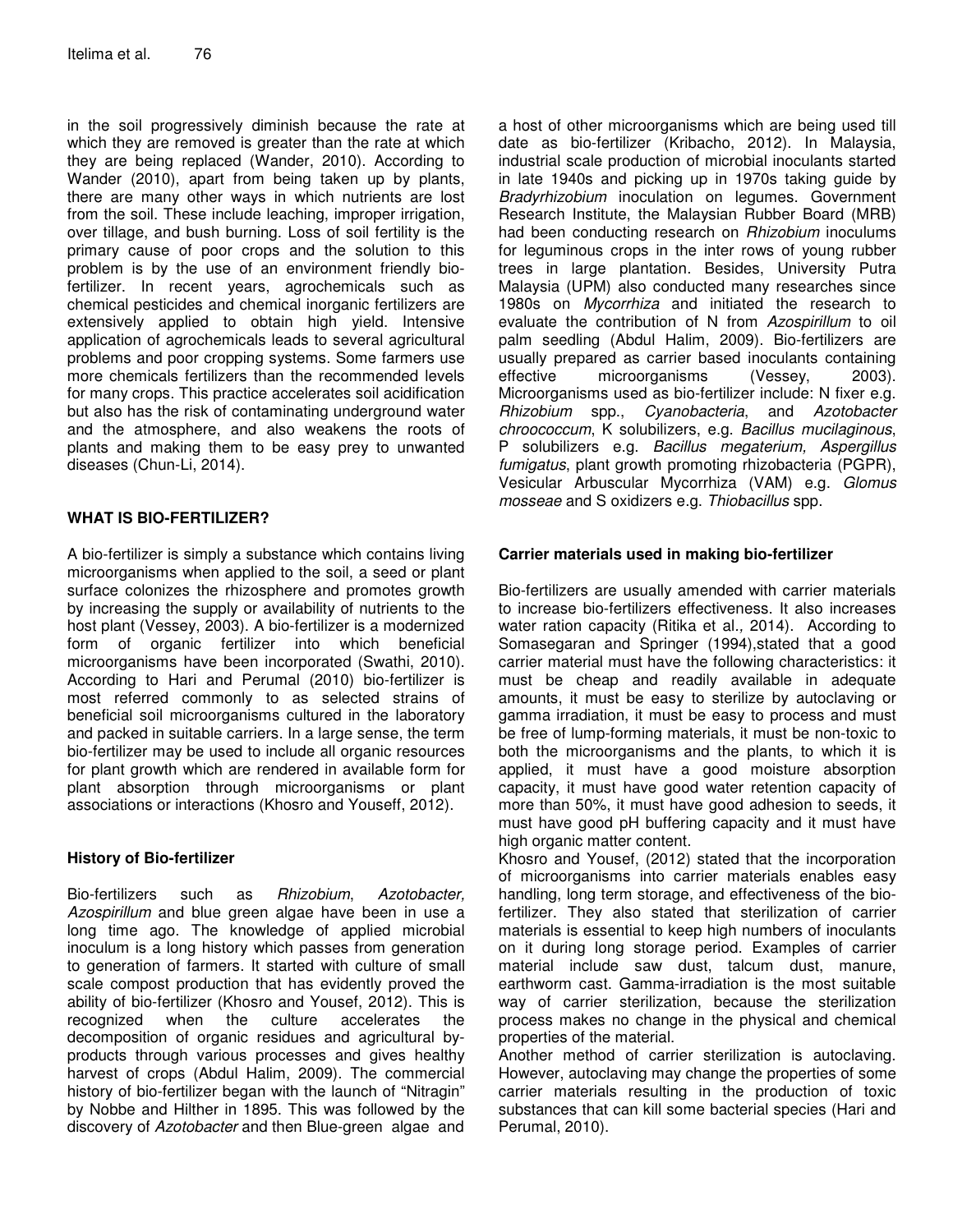#### **Bio-fertilizer making**

The factors needed to be considered when making biofertilizers include the following: microbe's growth profile, types and optimum conditions of organism and formulation of inoculum. The formulation of inocula, method of application and storage of the products are all critical to the success of the biological product. In general, 6 steps are involved in making of bio-fertilizer. These steps are: choosing of active microorganisms, isolation and selection of target microbes, selection of method of propagation and carrier material, and phenotype testing, and large scale tests (Khosro and Yousef, 2012).

First of all, decision must be made on the active microorganisms to be used. For example, it must be decided whether to use organic acid bacteria or nitrogen fixer or a combination of some organisms, after which target microbes are isolated. Usually, organisms are isolated from plant roots by luring it using a decoy such as placing cool rice underground beneath bamboo plants (Khosro and Yousef, 2012). Next, the isolated organism will be grown on Petri dishes before it is mass produces on flask. It is also important to choose the right carrier material. If the desire is to produce bio-fertilizer in powder form, then apioca flour or peat are the right carrier materials to use. Selection of propagation method is mainly to find out the optimum growth condition of organism. This can be achieved by determining growth profile under different parameter and conditions after which the phenotype is tested and selection is made. Lastly, the bio-fertilizer is tested on large scale at different environment to analyze its effectiveness and limitations (Khosro and Yousef, 2012).

#### **Mechanism of actions of bio-fertilizers**

Azospirillum, which is among the PGPRs species was suggested to secrete gibberellins, eltylene and auxins. Some plant associated bacteria can also induce phytohormone synthesis, for example lodge pole pine when inoculated with Paenibacillus polymyxa had elevated levels of IAA in the roots. Rhizobium and Bacillus were found to synthesize IAA at different cultural pH, temperature and in the presence of agro-waste as carrier material. Unlike other phytohormones, ethylene is responsible for inhibition of growth of dicot plants (Ansari et al., 2013).

#### **Biochemistry of bio-fertilizer production**

The production of bio-fertilizer involves 3 biochemical steps which include the breaking down of complex materials into simpler substances in a process known as anaerobic digestion. Anaerobic bio-digestion is a process

whereby microorganisms breakdown biodegradable materials in the absence of oxygen (Ezigbo, 2005). In the first stage, complex organic matter is broken down by cellulolytic microorganisms to produce simple molecules such as long chain fatty acids and other substances. In the second stage, the products from stage one are fermented leading to the production of simpler intermediates such as acetic acids, pyruvic acids, carbon dioxide and so on. In the third stage, methanogens act on the products, giving off a mixture of gases known as biogas. This can be represented by the following reactions:

| CH <sub>3</sub> COOH       | $CH_4 + CO2$             |
|----------------------------|--------------------------|
| Acetic acid                | Methane + Carbon dioxide |
| $2CH_3CH_2OH + CO_2$       | $CH4 + 2CH3COOH$         |
| $Ethanol + Carbon dioxide$ | Methane + Acetic acid    |
| $CO2 + 4H2$                | $CH4 + 2H2O$             |
| Carbon dioxide + Hydrogen  | Methane + Water          |

## **Factors affecting bio-digestion**

According Ezigbo (2005), the rate of bio-degradation is affected by the following factors: 1- Moisture content-biodigestion occurs faster in the presence of moisture, while lack of water makes the survival of degrading organisms difficult, 2- Surface area; this plays an important role in bio-degradation. The finer the particles, the faster the digestion rate, 3- pH; bio-digestion occurs best at a medium to slightly acidic pH, 4- temperature: high temperature favors bio-digestion while low temperatures slow it down. Sophisticated bio-digesters have been built in countries such as Sweden and Japan (Swathi, 2010) which combine all these parameters. The bio-digesters consist of a chamber where the substrates are screened thoroughly to avoid bringing plastic and metallic substances into the digester. It makes use of magnetic separation to separate the metals. Also, there is a chamber where pre-treatment and homogenization of the substance occur. The digesters make use of 2 temperatures; 37°C for the growth mesophiles and 55°C for thermophiles. The gas given off during bio-digestion is known as "biogas". The bio-digesters have a chamber for collection of the biogas which has many uses. These biodigesters make complete digestion within 24 h (Swathi, 2010).

#### **Advantages of bio-digestion**

Bio-digestion or bio-degradation of wastes has the following advantages: it leads to an increase in available nutrients, it leads to a decrease in weight, thereby reducing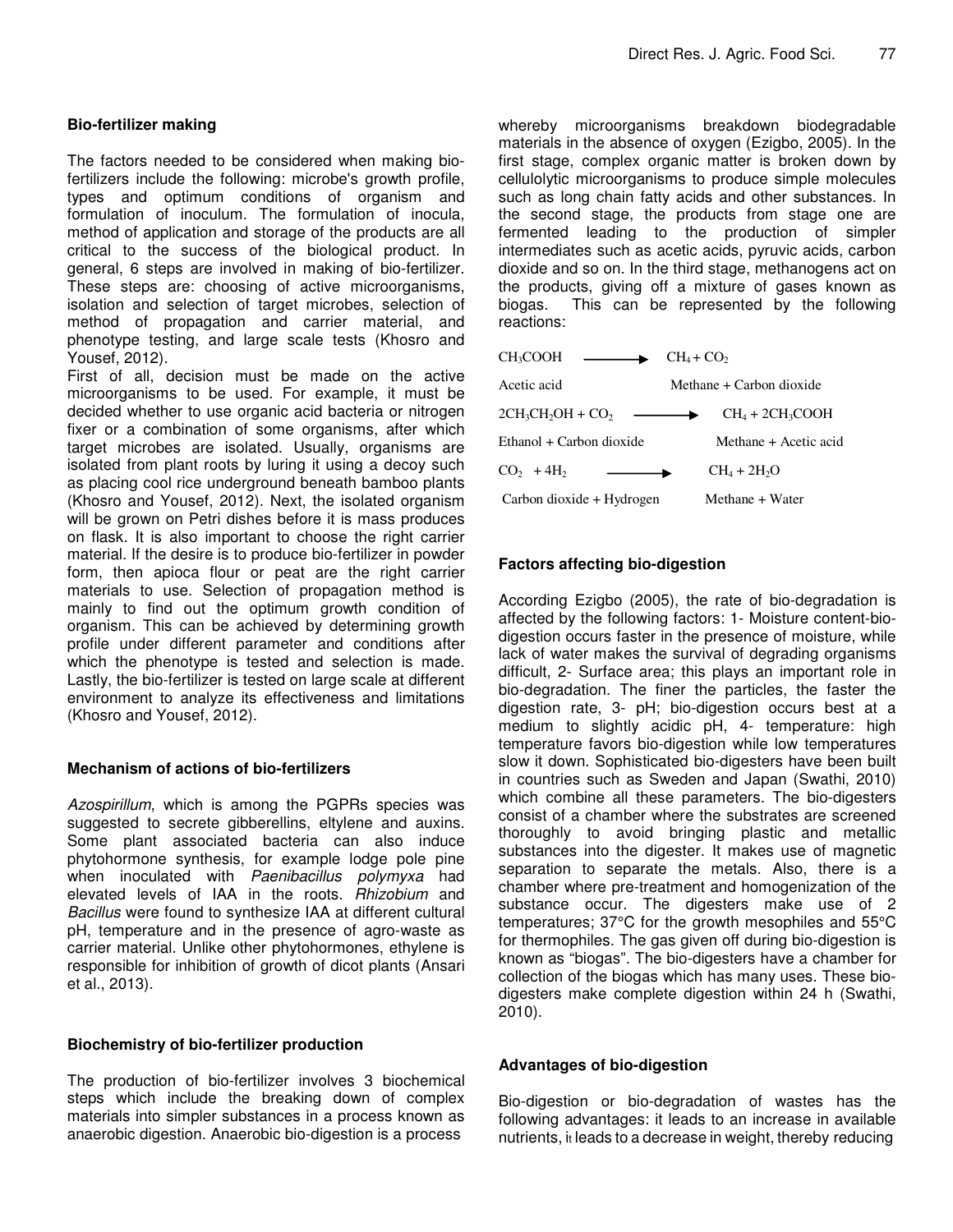handling and transportation problems arising due to bulkiness of the wastes, it reduces the volume of the wastes, it improves handling and transportation. High degradation temperatures kill pathogens and weed seeds, to enable graded wastes come into equilibrium with the soil, it reduces odour (Mahimaraja et al., 2008).

#### **Advantages of bio-fertilizer over chemical fertilizers**

Inorganic fertilizers have become very popular in Nigeria and throughout the world because they are easily affordable and have the advantage of fast action owing to their prompt release of nutrients. However, there has been much research on the demerits of inorganic fertilizers and this has revealed that they have disadvantages which cannot be overlooked. Most of the problems associated with harvested crops and some of the pollution of our natural environment occurred as a result of inorganic fertilizer use (Rosen and Horgan, 2009). These findings have led to the need for the provision of an environment friendly fertilizer known as bio-fertilizer. The world's demand for fertilizer has risen greatly in the past few decades. All the fertilizers used in Nigeria are imported (Ifokwe, 1988) and due to the high cost of importation, the price of the fertilizers become very high, preventing poor farmers from accessing it. Apart from the high cost, inorganic fertilizers when applied incorrectly, excessively or inadequately have negative effects. Many of the fertilizers imported into the country were wasted as farmers refused to purchase them. When interviewed, yam farmers complained that the fertilizers were responsible for the early decay of harvested yam tubers. It is also no secret that crops cultivated with inorganic fertilizers have less flavour, taste, and aroma than those cultivated without inorganic fertilizers (Ifokwe, 1988).

Excessive fertilizer application leads to salt burn and in most cases leads to the death of young plants (Laboski, 2011). Because they are non-biodegradable, long term use of inorganic fertilizers result in accumulation of harmful substances and acidification of the soil, thereby causing a decrease in the fertility of the soil (Taylor, 1997). Due to their high solubility in water, inorganic fertilizers applied to the soil could be leached deep into the soil (where plant roots cannot reach) and into underground water causing pollution (Ifokwe, 1988). According to Ifokwe (1988), different types of fertilizers are suitable for different soil types. To get fertilizers which will suit a particular soil, the soil needs to be analyzed. According to Ifokwe (1988), most of the fertilizers imported into the country are not suitable for our soil, thereby giving negative rather than positive results; besides one requires a good knowledge before applying it but today, every illiterate farmer applies fertilizers without understanding how it works and its side effects. However, all these problems can be avoided by the use

of indigenous fertilizers which is environment friendly. These fertilizers known as bio-fertilizers can achieve all that is achievable with inorganic fertilizers and even more without any side effects (Ifokwe, 1988).

Bio-fertilizers are environment friendly and do not cause pollution unlike inorganic fertilizers which often 'run off' into water bodies causing eutrophication and 'blue baby syndrome' (acquired methemoglobinemia) when the nitrate level is above 10 mg/L (Knobeloch et al., 2009). The issue of excessive application does not arise in the use of bio-fertilizer and special skills are not required for its application (Ifokwe, 1988). Bio-fertilizers have long lasting effects due to their slow nutrient release. The nutrients from bio-fertilizers are released to plants slowly and steadily for more than one season. As a result, long term use of bio-fertilizer leads to the build-up of nutrients in the soil, thereby increasing the overall soil fertility. In addition, bio-fertilizers have been found to help control of plant diseases such as pythium root rot, rhizoctonia root rot, chill wilt and parasitic nematode (Mahimaraja et al., 2008). Research has shown that some bio-fertilizers particularly those made with degraded tree barks and roots release chemicals that inhibit some plant pathogens. Disease control with bio-fertilizer has been attributed to 4 possible mechanisms: successful competition for nutrients by beneficial microorganisms present in the fertilizer, production of antibiotics by the beneficial microorganisms, successful predation against pathogens by beneficial microorganisms and activation of disease resistant genes in plants by the microorganisms. Bio-fertilizer acts as a soil conditioner adding organic matter to the soil which helps to bind the soil particles together preventing soil eructing, desertification, and erosion, while increasing the water retention capacity of

the soil (Swathi, 2010). It enriches the soil with beneficial microorganisms, while boosting the already existing ones unlike chemical inorganic fertilizers which acidify the soil making it hard for microorganisms to survive (Swathi, 2010). Bio-fertilizers contain a wide range of nutrients which are often absent in inorganic fertilizers (these include trace elements). Studies have shown that application of N fertilizer in some weather conditions caused emission of nitrous oxide which has a global warming effect potential 296 higher times than that of an equal mass of  $CO<sub>2</sub>$  (Galloway, 2007; Grabber and Galloway, 2008).

Methane emissions from crop fields (notably rice paddy fields) are increased by the application of ammonium based fertilizers, whereas the composting of animal waste in a confined place or in an anaerobic condition (an important process in the production of bio-fertilizer), reduces the addition of methane to the atmosphere as these add methane to the atmosphere when left to decay on their own. Bio-fertilizer when compared to raw (undergirded) organic manure has the advantage of easier assimilation by plants and also the odor reduces after degradation (Swathi, 2010). Again, the risk with raw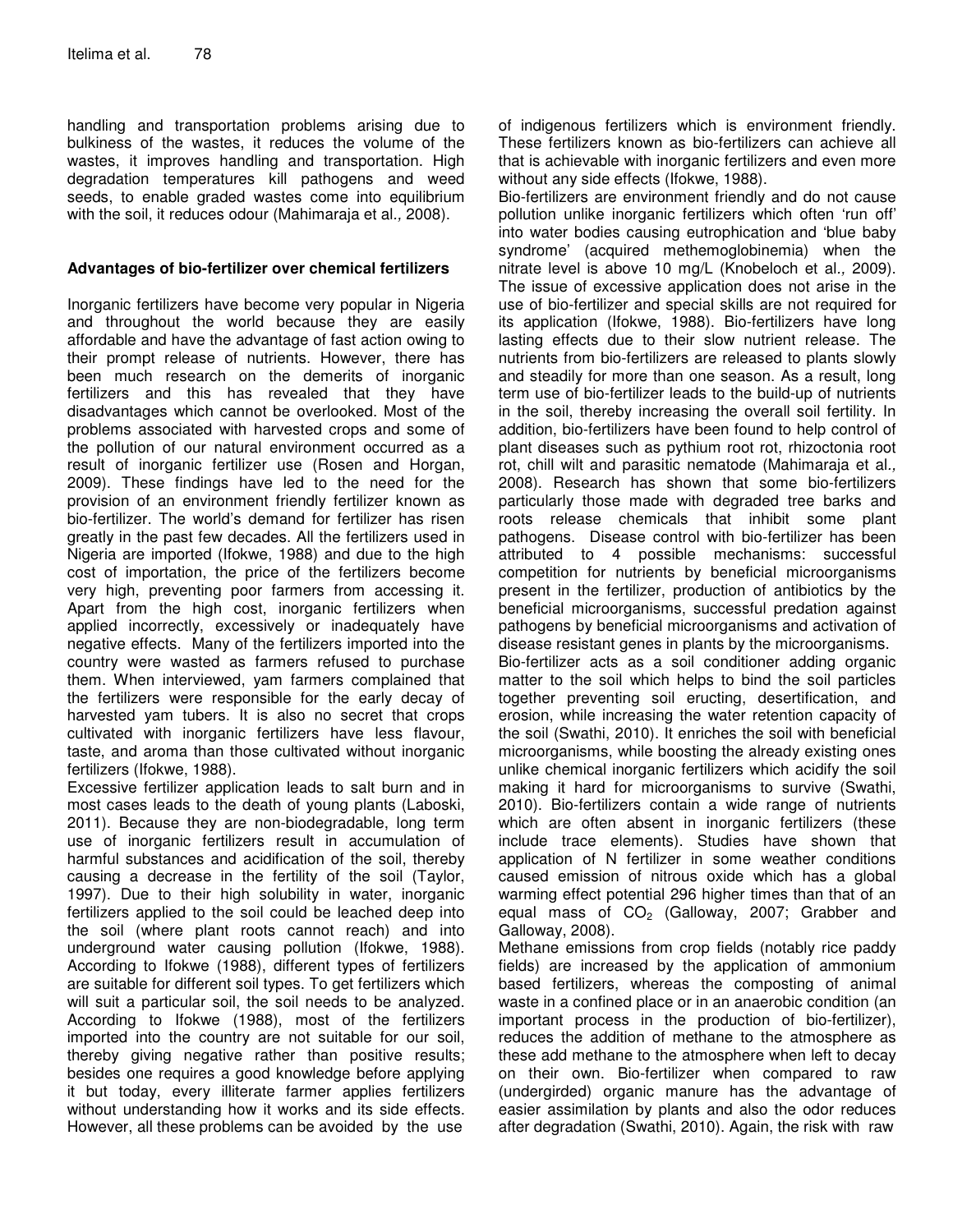organic manure is that it may contain pathogens such as Salmonella spp. which may contaminate crops such as leafy vegetables and lead to the ingestion of the pathogen when the product is consumed. Bio-fertilizer also contains useful microorganisms which may not be present in organic (degraded) fertilizer (Khosro and Yousef, 2012). These bio-fertilizers can be produced from cheap waste materials which are abundant in Nigeria and the cost of production is low compared to inorganic fertilizers which required high energy.

#### **Differences between bio-fertilizer and organic fertilizer**

Before now, the term bio-fertilizer was used to include organic fertilizer. However, technically, there is a big difference between them. Vishal and Abhishek, (2012) in an attempt to distinguish between bio-fertilizer and organic fertilizer said "bio-fertilizers are microbial inoculants consisting of living cells of microorganisms like bacteria, algae, fungi, alone or in combination which may help in increasing crop productivity. Biological activities are markedly enhanced by microbial interactions in the rhizosphere of plants. Organic fertilizers, on the other hand, are obtained from animal sources such as animal manure or plant sources like green manure.

## **Types of bio-fertilizers and function**

Bio-fertilizers are classified into different types depending on the type or group of microorganisms they contain. The different types of bio-fertilizers include:

**Nitrogen fixing bio-fertilizers (NFB):** Examples include Rhizobium sp., Azospirillum sp. and blue-green algae; these work by fixing atmospheric N and converting them to organic (plant usable) forms in the soil and root nodules of legumes, thereby making them available to plants. N fixing bio-fertilizers are crop specific biofertilizers (Choudhury and Kennedy, 2004).

**Phosphate solubilizing bio-fertilizer (PSB):** Examples include Bacillus spp., Pseudomonas spp. and Aspergillus spp. These work by solubilizing the insoluble forms of phosphate in the soil, so that plants can use them. Phosphorus in the soil occurs mostly as insoluble phosphate which cannot be absorbed by plants (Gupta, 2004).

However, several soil bacteria and fungi possess the ability to convert these insoluble phosphates to their soluble forms.

These organisms accomplish this by secreting organic acids which lower the pH of the soil and cause the dissolution of bound forms of phosphate making them available to plants (Gupta, 2004).

**Phosphate mobilizing bio-fertilizers (PMB):** Examples are Mycorrhiza. They work by scavenging phosphates from soil layers and mobilizing the insoluble phosphorus in the soil to which they are applied. Chang and Yang (2009) stated that phosphorus solubilizing biofertilizer (PSB) sometimes act as phosphate mobilizers. Phosphate mobilizing bio-fertilizers are broad spectrum bio-fertilizers. Soil phosphorus mobilization and immobilization by bacteria are shown in (Figure 1).

**Plant growth promoting bio-fertilizer (PGPB):** Examples of plant growth rhizobacteria are Pseudomonas sp. etc: these work by producing hormones and anti-metabolites which promotes root growth, decomposition of organic matter which help in mineralization of the soil, thereby increasing availability of nutrients and improving crop yield (Khosro and Yousef, 2012; Bhattacharyya and Jha, 2012). PGPB are crop specific bio-fertilizers.

**Potassium solubilizing bio-fertilizer (KSB)**: Examples include Bacillus sp. and Aspergillus niger. Potassium in the soil occurs mostly as silicate minerals which are inaccessible to plants. These minerals are made available only when they are slowly weathered or solubilized. Potassium solubilizing microorganisms solubilize silicates by producing organic acids which cause the decomposition of silicates and helps in the removal of metal ions thereby making them available to plants. Potassium solubilizing bio-fertilizers are broad spectrum bio-fertilizers.

**Potassium mobilizing bio-fertilizer (KMB)**: Example of potassium mobilizing bio-fertilizer is Bacillus sp. These work by mobilizing the inaccessible forms of K (silicates) in the soil. Some phosphate solubilizing bio-fertilizers such as Bacillus sp. and Aspergillus sp. has been found to mobilize K and also solubilize P.

**Sulphur oxidizing bio-fertilizer (SOB)**: Example of S oxidizing microorganism is Thiobacillus spp. These work by oxidizing S to sulfates which are usable by plants.

#### **Microorganisms used in bio-fertilizer**

Organisms that are commonly used as bio-fertilizers components include: nitrogen fixers, potassium solubilizers, phosphorus solubilizer and phosphorus mobilizers, used solely or in combination with fungi. Most of the bacteria used in bio-fertilizers have close relationship with plant roots. Rhizobacterium has symbiotic interaction with legume roots, and Rhizobacteria inhabit root surfaces or rhizosphere soil (Khosro and Yousef, 2012). The phosphomicroorganisms mainly bacteria and fungi make insoluble phosphorus available to the plants (Gupta, 2004).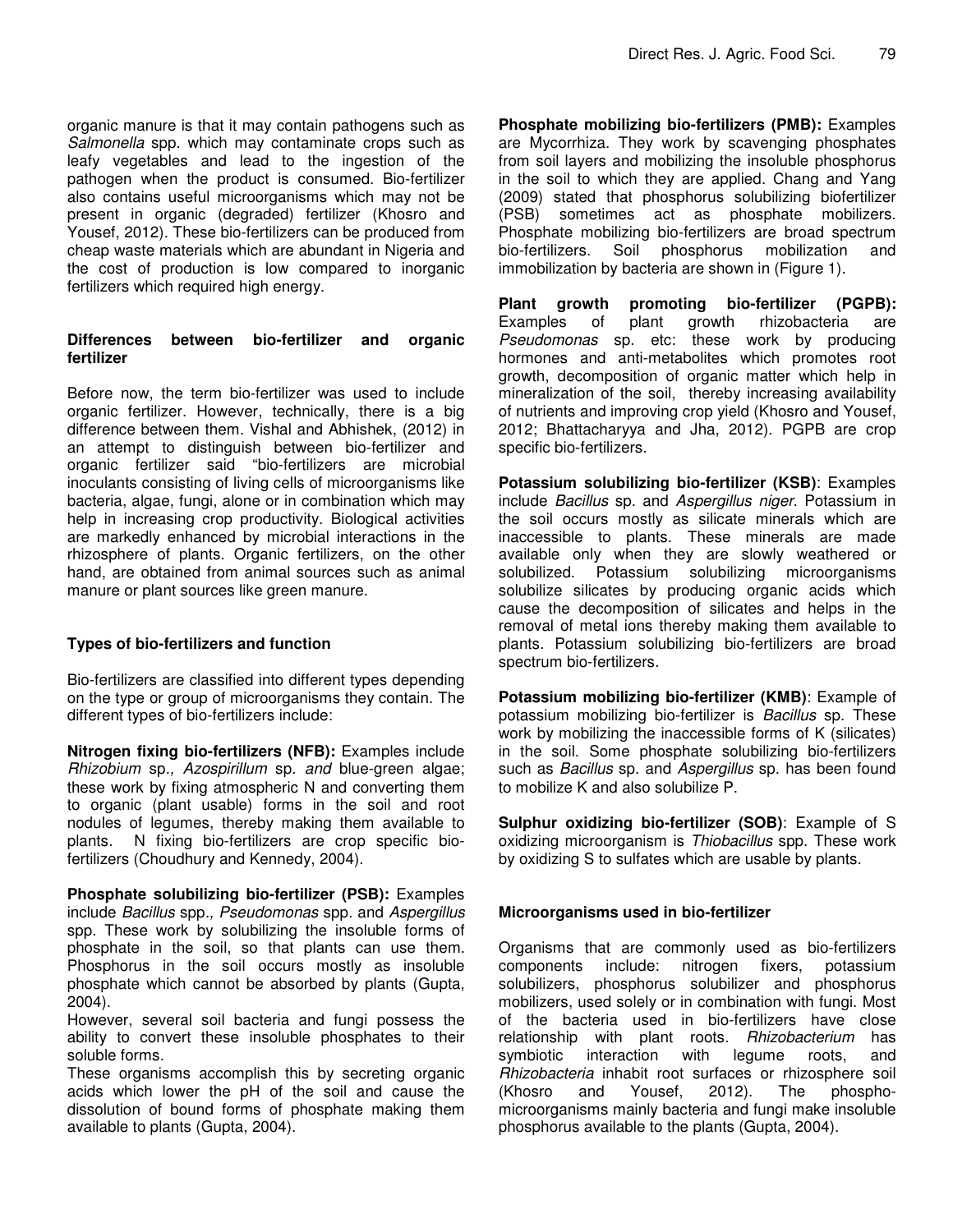

**Figure 1.** Schematic diagram of soil phosphorus mobilization and immobilization by bacteria. Source: Khosro and Yousef, (2012).

**Table 2.** Different microorganisms used in bio-fertilizer production and their groups.

| <b>GROUP</b>          | <b>EXAMPLE</b>                                                                                     |  |
|-----------------------|----------------------------------------------------------------------------------------------------|--|
|                       | Nitrogen fixing bio-fertilizers                                                                    |  |
| Free-living           | Azotobacter, Bejerinkia, Clostridium, Klebsiella, Anabaena, Nostoc.                                |  |
| Symbiotic association | Rhizobium, Frankia, Anabaena, Azollae, Azospirillum.                                               |  |
|                       | Phosphate solubilizing bio-fertilizer                                                              |  |
| <b>Bacteria</b>       | Bacillus megaterium var, Phosphaticum, Bacillus subtilis, Bacillus circulans, Pseudomonas striata. |  |
| Fungi                 | Penicillum sp. Aspergillus awamori                                                                 |  |
|                       | Phosphate mobilizing bio-fertilizers                                                               |  |
| Arbuscular Mycorrhiza | Glomus sp., Gigaspora sp., Acaulospora sp. Scutellospora sp. and Sclerocystis sp.                  |  |
| Ectomycorrhiza        | Laccaria sp. Pisolithus sp. Boletus sp. and Amanita sp.                                            |  |
| Ericoid Mycorrhiza    | Pezizella ericae                                                                                   |  |
| Orchid Mycorrhiza     | Rhizoctonia solani.                                                                                |  |
|                       | Bio-fertilizers for micronutrients (Silicate and zinc Solubilizer)                                 |  |
| <b>Bacteria</b>       | Bacillus sp.                                                                                       |  |
|                       | Plant growth promoting Rhizobacteria                                                               |  |
| <b>Bacteria</b>       | Pseudomonas spp. Pseudomonas fluorescens                                                           |  |

Source: Ritika and Uptal, (2014).

Several soil bacteria and few species of fungi possess the ability to covert insoluble phosphate in soil into soluble forms by secreting organic acids. These acids lower the soil pH and bring about the dissolution of bound forms of phosphate (Gupta, 2004). While Rhizobium, blue-green algae, and Azolla are crop specific, bioinoculants such as Azotobacter, Azospirillum, phosphorus solubilizing bacteria (PSB), and Vesicular Arbuscular Mycorrhiza (VAM) could be regarded as broad spectrum bio-fertilizers (Gupta, 2004). VAM are fungi that are found associated with majority of agricultural crops and enhanced accumulation of plant nutrients (Khosro and Yousef, 2012; Wani et al., 2013). It has been suggested that VAM stimulate plant by physiological effects or by reducing the severity of diseases caused by soil pathogens. Examples of free living nitrogen fixing bacteria are obligate anaerobes

Clostridium pasteurinnum obligate aerobes, facultative anaerobes, photosynthetic bacteria Rhodobacter, cyanobacteria (Azotobacter), and some Methanogens.

The most commonly used potasssium solubilizer is Bacillus mucilaginous, while phosphorus solubilizers are Bacillus megaterium, Bacillus circulans, Bacillus subtilis and Pseudomonas striata (Gupta, 2004). Table 2 shows the examples of different types of microorganisms used in bio-fertilizer production and the groups they belonged to.

#### **The role of bio-fertilizers in enhancing plant tolerance to environmental stress**

Abiotic and biotic factors are the major constraints that affect the productivity of crops. Many tools of modern science have been widely applied for crop improvement under stress, of which PGPRs' role as bio-protectant has become of paramount importance in this regard (Yang et al., 2009). According to Hussain et al. (2002) Rhizobium trifoli inoculated with Trifolium alexandrium showed higher biomass and increased number of nodulation under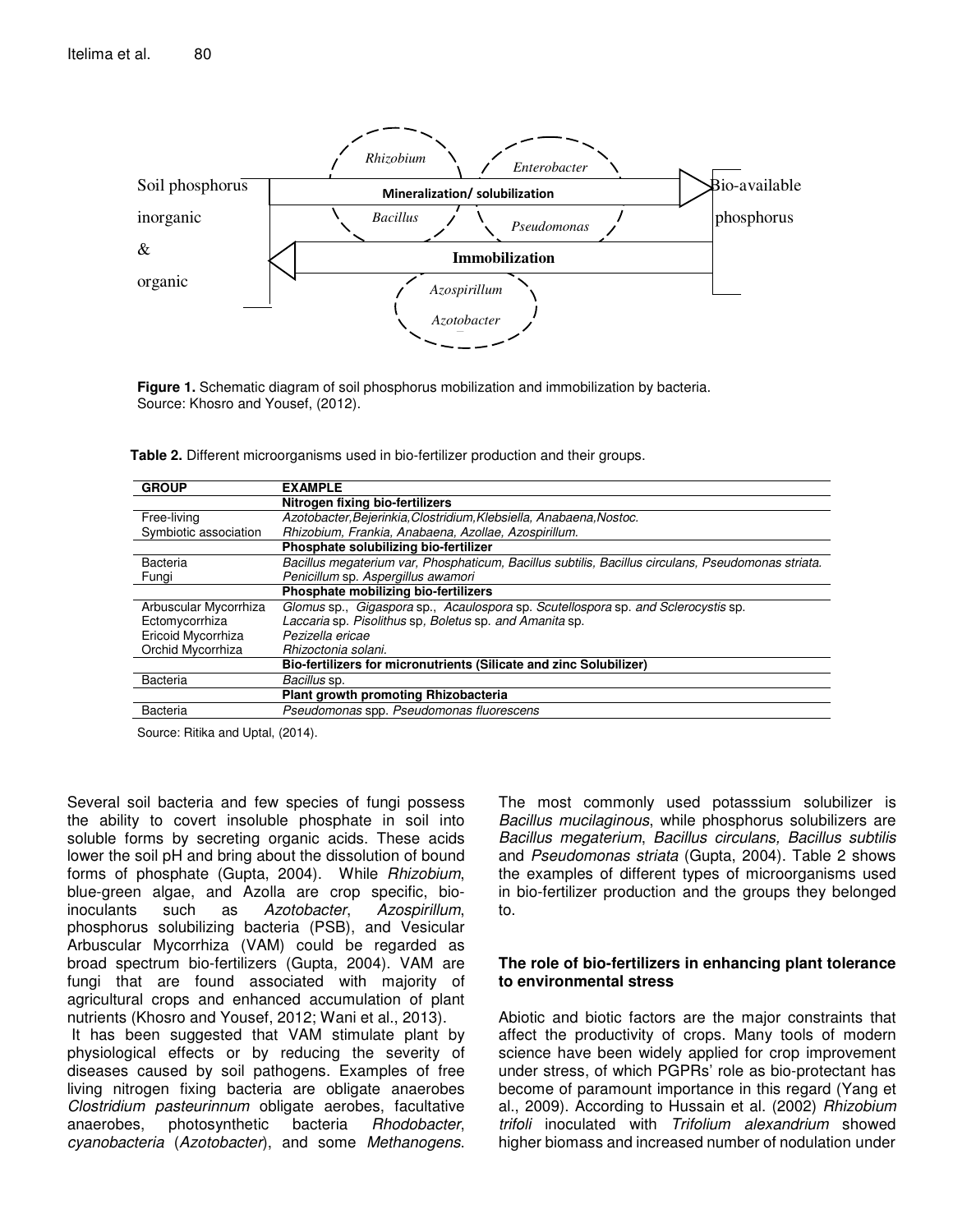salinity stress condition. Pseudomonas aeruginosa has been shown to withstand biotic and abiotic stress. Pseudomonas putida RS-198 enhanced germination rate and several growth parameters including plant height, fresh weight and dry weight of cotton under conditions of alkaline and high salt via increasing the rate of uptake of  $K^+$ , Mg<sup>2+</sup> and Ca<sup>2+</sup> and by decreasing the absorption of Na<sup>+</sup>. Few strains of Pseudomonas conferred plant tolerance via 2, 4-diacetylphloroglucinol. Mycobacterium phlei provides tolerance to high temperatures and salinity stress. It has been demonstrated by Ansari et al. (2013) that inoculation of plants with Arbuscular mycorrhiza fungi also improves plant growth under salt stress. Ansari et al. (2013) also observe that a root endophytic fungus Piriformospora indica was found to defend host plant against salt stress. Combination of AM fungi and nitrogen fixing bacteria help the legume plants in overcoming drought stress. Application of Pseudomonas sp. to basal plants under water stress improves their anti-oxidant and photosynthetic pigment content. Pseudomonas sp. was found to have positive effect on the seedling growth and seed germination under water stress (Liddycoat et al., 2009). Ruiz-Sanchez et al. (2010) reported that the photosynthetic efficiency and the anti-oxidative response of rice plant subjected to drought stress were found to increase after inoculation of arbuscular mycorrhiza. The beneficial effect of mycorrhizae has also been reported under both the drought and saline conditions.

PGPRs as biological agents proved to be one of the alternatives to chemical agents for providing resistance against various pathogens' attacks. Apart from acting as growth promoting agents, they can provide resistance against pathogens by producing metabolites (Backman and Sikora, 2008). Bacillus subtilis GBO can induce defense related path ways. Bacillus subtilis N11 along with mature compost was found to control Fusarium infestation on banana root. By and large, the exploitation of PGPRs was found to be very significant in managing spotted wilt viruses in tomato, cucumber mosaic, virus of tomato and pepper, and banana bunchy top virus. In some cases, it was observed that along with bacteria, mycorrhizae can also confer resistance against fungi pathogens and inhibit the growth of many root pathogens such as Rhizoctonia solani and Pythium sp.

#### **Importance of bio-fertilizers**

Bio-fertilizers play an important role in improving fertility of the soil. In addition, their application to soil improves the structure of the soil and minimizes the sole use of chemical fertilizers. Under low land conditions, the application of blue green algae (BGA) plus Azospirillum proved significantly beneficial in improving yield of grain. Bio-fertilizers inoculation with Azotobacter and Rhizobium and Vesicular Arbuscular Mycorrhiza gave the highest increase in straw and grain yield of wheat plants with rock

phosphate as phosphate fertilizer (Ritika and Uptal, 2014). Azolla is inexpensive, economical, eco-friendly, which provides benefit in terms of C and N enrichment of soil. It was recorded microorganisms such as Bacillus subtilis, Thiobacillus thioxidans and Saccharomyces spp. can fix atmospheric N symbiotically and about 80 – 90% N demand could be supplied by soya bean through symbiosis (Ritika and Uptal, 2014). Bio-control, a modern approach of disease management can be a significant role of bio-fertilizer in agriculture. Trichoderma based biofungicides has been found promising to control root rot of mung bean (Ritika and Uptal, 2014). Growth, yield and quality parameters of certain plants significantly increased with bio-fertilizers containing bacterial N fixers, P and K solubilizing bacteria and microbial strains of some bacteria (Khosro and Yousef, 2012). The importance of bio-fertilizers are highlighted below: secretion of plant growth hormones which help in plant growth, protection of the plant against attack by pathogens, improvement of soil fertility, reduction in the use of chemical fertilizers, bio-fertilizers are cost effective compared to synthetic fertilizer, promotes growth of plants, bio-fertilizers restore the soil's natural, nutrient cycle and build soil organic matter and bio-fertilizer provides protection against drought.

#### **Limitations of bio-fertilizer**

The most important limitation of bio-fertilizer is their nutrient content when compared to inorganic fertilizers. This might result to deficiency symptoms in plants grown with the bio-fertilizer. However, this problem can be curbed by the addition of substances such as bone meal (rich in phosphorus), wood ash (rich in K) or other substances of natural origin such as phosphate rock to enrich the fertilizer. Also, the use of nutrient rich wastes such as palm wastes (rich in potassium), wood ash (rich in K also) in making bio-fertilizer can help to remedy the problem.

Mahimairaja et al. (2008) stated that the addition of phosphorus to wastes makes the bio-fertilizer more balanced and reduces N losses. Again, storage of biofertilizer goes a long way in affecting its efficacy. Even though bio-fertilizer has many positive aspects, its use can sometimes not lead to the expected positive results and this could be because of exposure to high temperature or hostile conditions before usage. Biofertilizer should be stored at room temperature or in cold storage conditions away from heat or direct sunlight and polythene bags used in packaging bio-fertilizer should be of low density grade with a thickness of about 50-75 microns (Mishra and Dadluck, 2010). Other constraints limiting the use of bio-fertilizer technology may be environmental, human resource, unawareness, unavailability of suitable strains, and unavailability of suitable carrier and so on (Ritika and Uptal, 2014). Short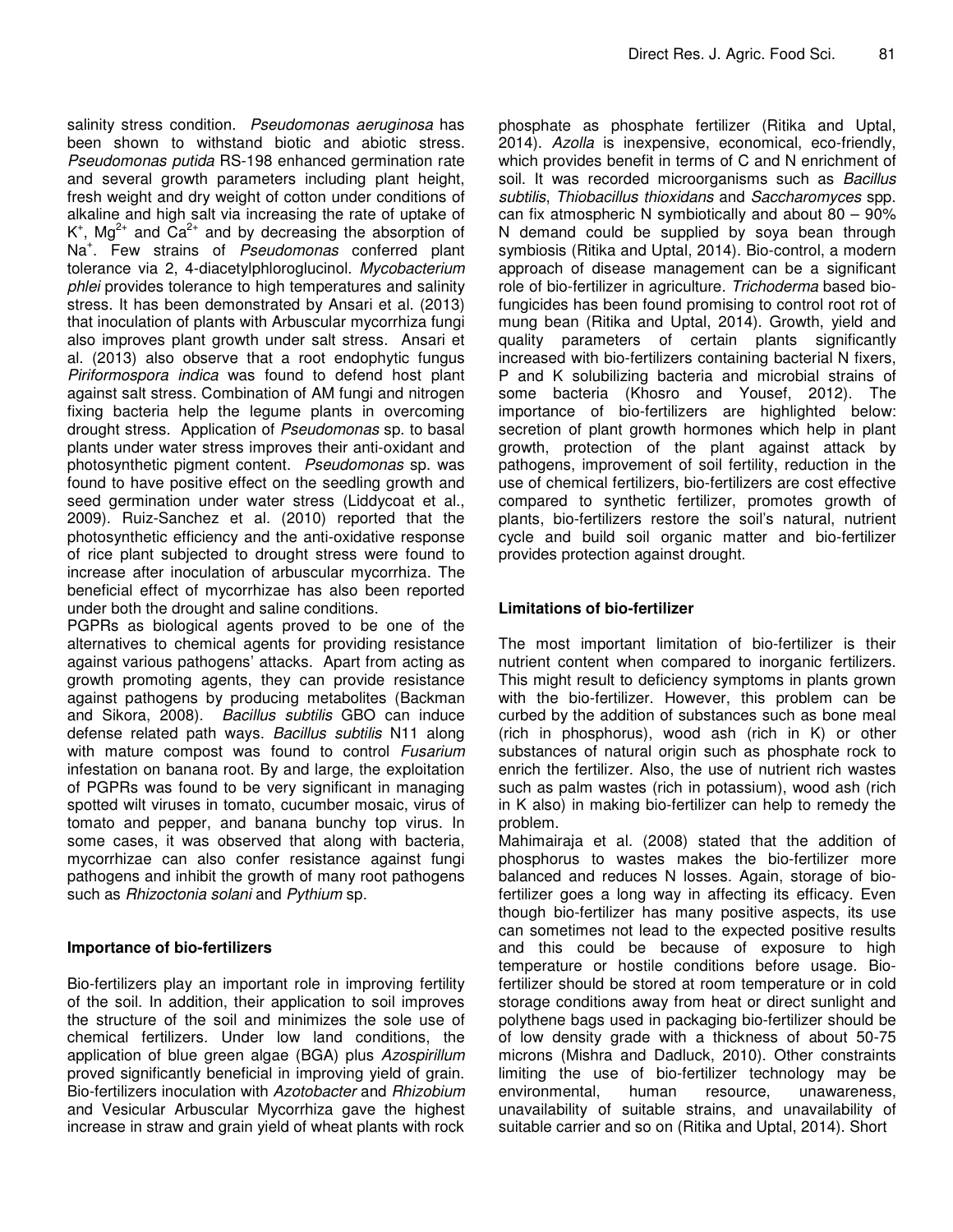shelf life, lack of suitable carrier material, susceptibility to high temperature, problem in transportation, and storage are bio-fertilizers bottlenecks that still need to be solved in order to obtain effective inoculation (Chen, 2006).

**Unavailability of suitable strain due to lack of availability of specific strain:** This is one of the major constrains in the production of bio-fertilizer. Based on the fact that selected strains have ability to survive both in the broth and the inoculants carrier.

**Unavailability of suitable carrier**: If suitable carrier material is not available, it is difficult to maintain the shelflife of the bio-fertilizer. As per suitability, the order is peat, lignite, charcoal, farmyard manure, soil, rice bran.

**Lack of awareness among farmers**: Farmers are not aware of bio-fertilizers and their usefulness in increasing crop yields. They are unaware of the damages caused on the ecosystem by continuous application of inorganic fertilizer.

**Inadequate human resources and inexperienced staff:** This is another problem. This is because the unskilled and the inadequate staff farmers are not given proper instruction about the application.

**Environmental constraints**: Soil characteristics like salinity, acidity, drought; water logging affects the use of bio-fertilizers (Ritika and Uptal, 2014).

#### **Caution in the use of bio-fertilizers**

According to Hari and Perumal (2010), the following cautions must be adhered to when using bio-fertilizer: never mix bio-fertilizers with nitrogen fertilizers, never apply bio-fertilizers with fungicides, never expose biofertilizers to sunlight directly, bio-fertilizers are to be stored at room temperature, not below 0 °C and above 35 °C and do not keep used solution overnight.

#### **CONCLUSION**

Our dependence on chemical fertilizers and pesticides has encouraged the thriving of industries that are producing life-threatening chemicals which are not only hazardous for human consumption but can also disturb the ecological balance. In fact, attention is now shifting from consuming food grown with chemical fertilizers to food grown with organic fertilizers because of the harmful effects that these foods have in the body when consumed. Bio-fertilizers can help solve the problem of food need of the ever increasing global population. It is important to realize the useful aspects of bio-fertilizers so as to apply it in modern agricultural practice. The applica-

tion of bio-fertilizers containing beneficial microbes promote to a large extent, crop productivity. These potential biological fertilizers would play a key role in productivity and sustainability of soil and protect the environment as eco-friendly and cost effective inputs for the farmers. Using the biological and organic fertilizers, a low input system can help to achieve sustainability of farming. The new technology when developed using the tool of molecular biotechnology can enhance the biological pathways of production of phytohormones if identified and transferred to the useful plant growth promoting rhizobacteria. This technology will also help provide relief from environmental stresses. However, the ignorance regarding improved protocols of bio-fertilizers application to the field is one of the few limiting factors to bio-fertilizers usage.

#### **REFERENCES**

- Abdul Halim NB (2009). Effects of using enhanced bio-fertilizer containing N-fixer bacteria on patchouli growth. Thesis faculty of Chemical and Natural Resources Engineering, University Malaysia Pahang, pp. 145
- Adesemoye AO, Kloepper JW (2009). Plant-microbes interactions in enhanced fertilizer use efficiency. Applied Microbiology fertilizer use Biotechnology,  $(85): 1 - 12$ .
- Ansari MW, Trivedi DK, Sahoo RK, Gill SS, Tuteja N (2013). A critical review on fungi mediated plant responses with special emphasis to Piriformo sporaindica on improved production and protection of crops. Plant Physiological Biochemistry, (70): 403 – 410.
- Backman PA, Sikora RA (2008). An emerging tool for biological control. Biological Control,  $(46)$ :  $1 - 3$ .
- Barak, (1999). Essential elements for plant's growth, published by Nature publishers. pp. 1- 5.
- Bhattacharyya P N, Jha DK (2012). Plant growth-promoting rhizobacteria (PGPR): emergence in agriculture. World Journal of Microbiotechnology, (28): 1327 – 1350.
- Chang CH, Yang SS (2009). Thermotolerant phosphate solubilizing microbes for multifunctional bio-fertilizer preparation. Bioresearch Technology, 100: 1648–1658.
- Chen J (2006). The combined use of chemical and organic fertilizer and or bio-fertilizer for crop growth and soil fertility. International Workshop on sustained management of the Soil-rhizosphere system for efficient crop production and fertilizer use, pp 37 – 43.
- Choudhury MA, Kennedy IR(2004). Prospects and potentials for system of biological nitrogen fixation in sustainable rice production. Biological Fertilizer and Soil, (39): 219 – 227.
- Chun-Li W (2014). Present situation and future perspective of biofertilizer for environmentally friendly agriculture. Annal Reports, 1–5. Daily Trust News Paper, 9<sup>th</sup> September, 2016. Pp 11.
- Ezigbo U (2005). Studies on the production of biogas from droppings and cow dung. Unpublished B.Sc. Thesis, Department of Botany. University of Jos. Pp. 1; 10 – 26.
- Galloway JV (2007). Human alteration of the nitrogen cycle. Threats, benefits and opportunities, UNESCO – SCOPE policy briefs, Journal of Science, 1 (5): 25 – 27.
- Grabber N, GallowayJV (2008). An earth system of the global nitrogen cycle. Nature publishers, pp. 293 – 296.
- Gupta, A.K. (2004). The Complete Technology Book on Biofertilizer and Organic Farming. National Institute of industrial research press, India, pp. 242 – 253.
- Hari M, Perumal K (2010). Booklet on Bio-fertilizer (phosphabacteria). Shri Annm Murugapa Chettiar Research Centre Taramani Chennai, pp.1–6.
- Hussain N, Mujeeb F, Tahir M, Khan GD, Hassan NM, Bari A (2002). Effectiveness of Rhizobium under salinity stress. Asian Journal of